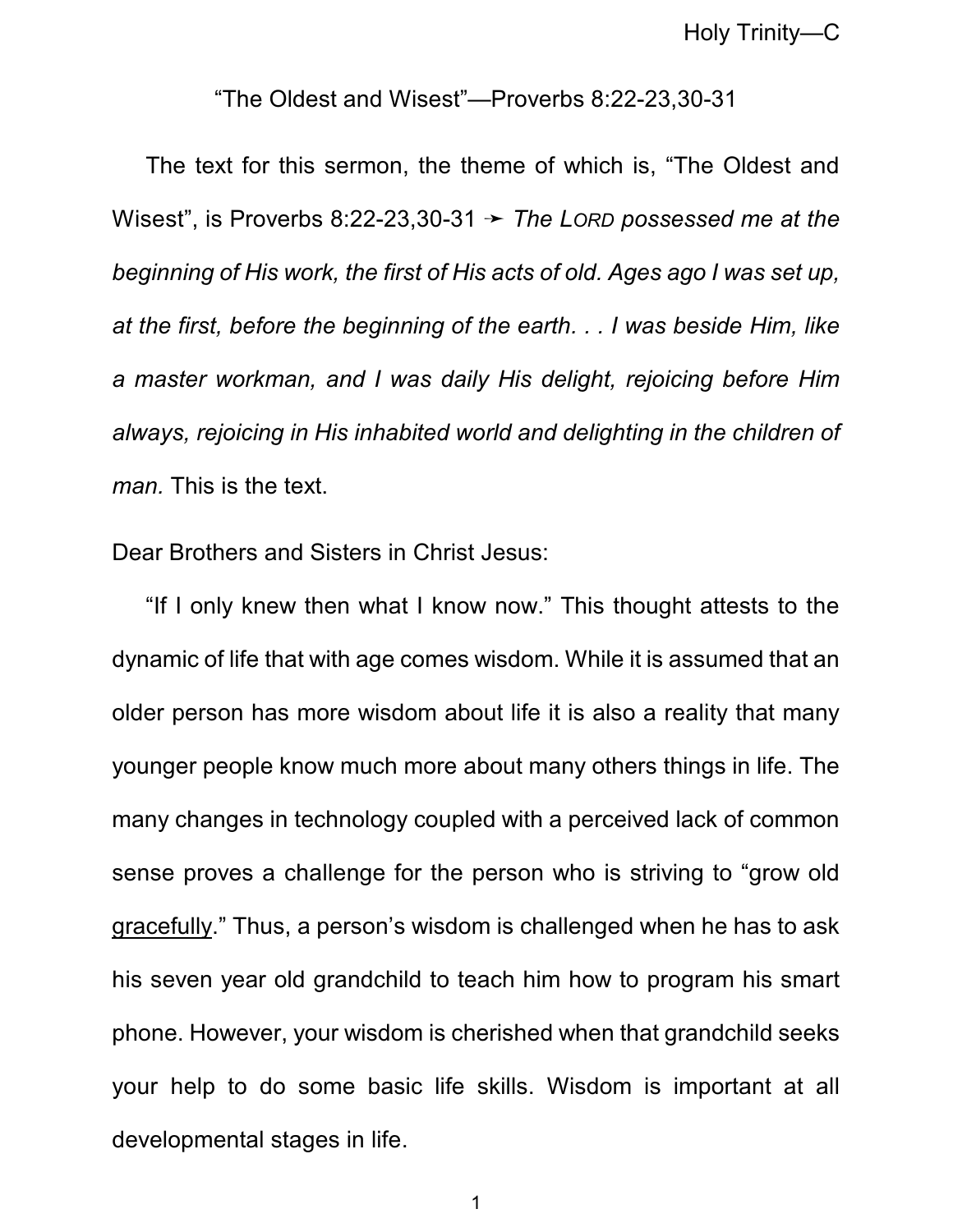Our text also speaks about wisdom in connection with time. In the context of Proverbs chapters eight and nine, the Holy Spirit places before us two choices: following the way of folly (personified as an adulterous woman luring you into wickedness, unbelief and ultimately spiritual destruction), or following the way of wisdom (personified as a woman leading you to faith, obedience and eternal life). The use of women in this contrast is natural since sophia, the Greek word for wisdom, is a feminine noun. The important application of these words, however, concerns your choice. Will you follow Yahweh or the devil, the sinful world and your own sinful nature? Will you choose wisdom or folly?

The concept of "wisdom" in Scripture is different than "knowledge," although they are naturally related to each other. Knowledge is possessing information about something while wisdom is being able to apply that knowledge in some kind of productive and useful way. The judgment, "they got all the book learnin' but no common sense," expresses a feeling that a person knows everything about a particular topic but just can't seem to apply it in a practical way to life.

Paul revealed the importance of knowledge and wisdom as he wrote to the Christians in Colossae about their faith relationship with the Lord Jesus. He said in Colossians 1:9-10 that he continued *to pray for* them, *asking that* they *may be filled with the knowledge of* God's *will in all*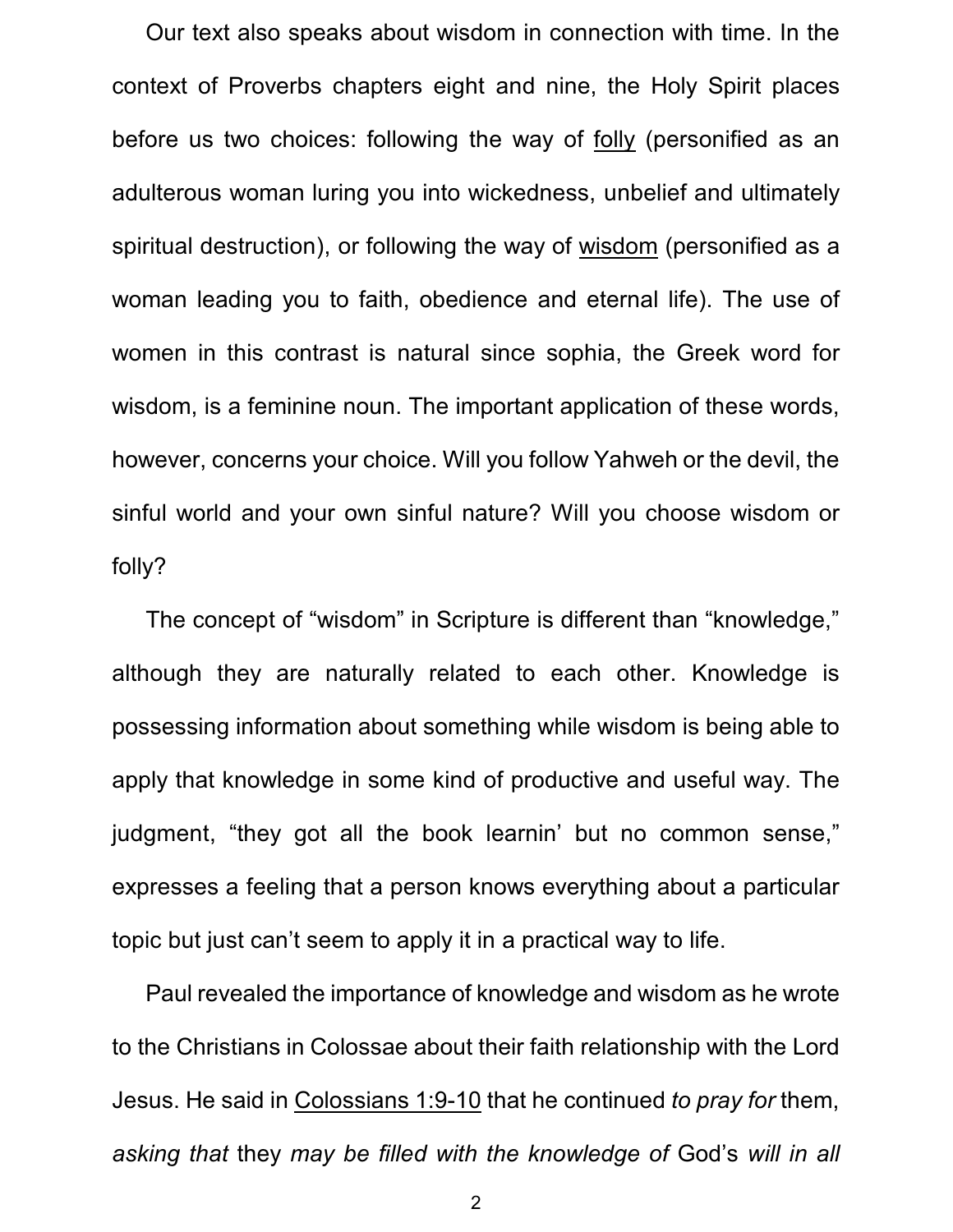*spiritual wisdom and understanding, so as to walk in a manner worthy of the Lord, fully pleasing to Him: bearing fruit in every good work and increasing in the knowledge of God*. Growing *in the knowledge of God* is meant to display *spiritual wisdom and understanding*, that is, it is intended to lead you to bear fruit *in every good work*. *The knowledge of* God's *will* is ultimately found *in Christ Jesus, Who became to us wisdom from God* (cf. 1 Corinthians 1:31).

In vv. 22-23 of our text, wisdom is spoken of as a person Who existed with God from all eternity, the oldest and the wisest. It says: *The LORD possessed me at the beginning of His work, the first of His acts of old. Ages ago I was set up, at the first, before the beginning of the earth.* In light of Christ's being God in human flesh, existing from eternity with God the Father and through Whom all thing were created (cf. John 1:14; Colossians 2:15-17; Hebrew 1:1-4), the Church has understood the wisdom referred to in our text here as a type of Jesus. We confess this understanding of Jesus in the Nicene Creed with the words: "the onlybegotten Son of God, begotten of His Father before all worlds . . . begotten, not made, being of one substance with the Father, by whom all things were made."

Our text also gives us a picture of Jesus' joy while working *beside* Yahweh *like a master workman, . . . daily His delight, rejoicing before Him always, rejoicing in His inhabited world and delighting in the children*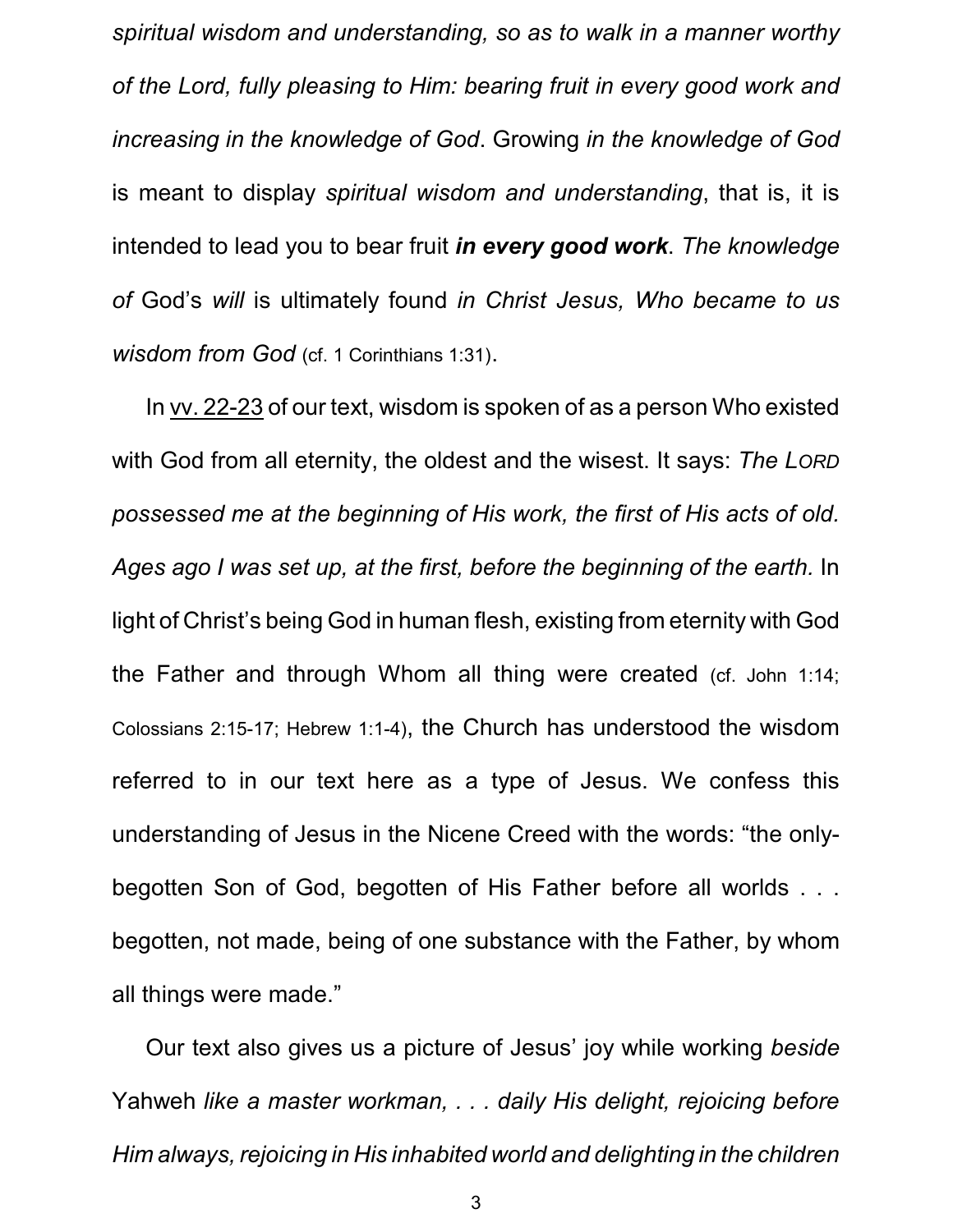*of man.* (verses 30-31) The wisdom with which we and the universe were created is actually unfathomable. Throughout it's history we have studied God's creation and creatures, learning so much and using that knowledge in so many wonderful ways. Such knowledge has brought many blessings into our lives and benefitted our standards of living immensely! Yet, there is still so much more to learn!

Such knowledge, though, does not automatically mean the wisdom of God is recognized. Scientists, archeologists and numerous other academic disciplines have actually used this knowledge in an effort to discredit the wisdom of God. Evolutionary theories, genetic manipulation, physical hypotheses and various research has been used to reshape moral and spiritual values in our lives. With no Creator there is actually no need for morality or accountability amongst people. Such "wisdom" as this eventually leads to relativity where right and wrong are determined individually without respect for human life and no need for a god. Thus, while gaining knowledge with the observation of Yahweh's creating *acts of old*, mankind does not know how to deal with his sin which uses God's knowledge to discredit Him.

Think about peoples' desire to be "right" all the time. In conversations one gets very defensive if disagreed with or confronted about wrong behavior. Our value system and experiences demand us to think we know better than someone else? When was the last time you listened to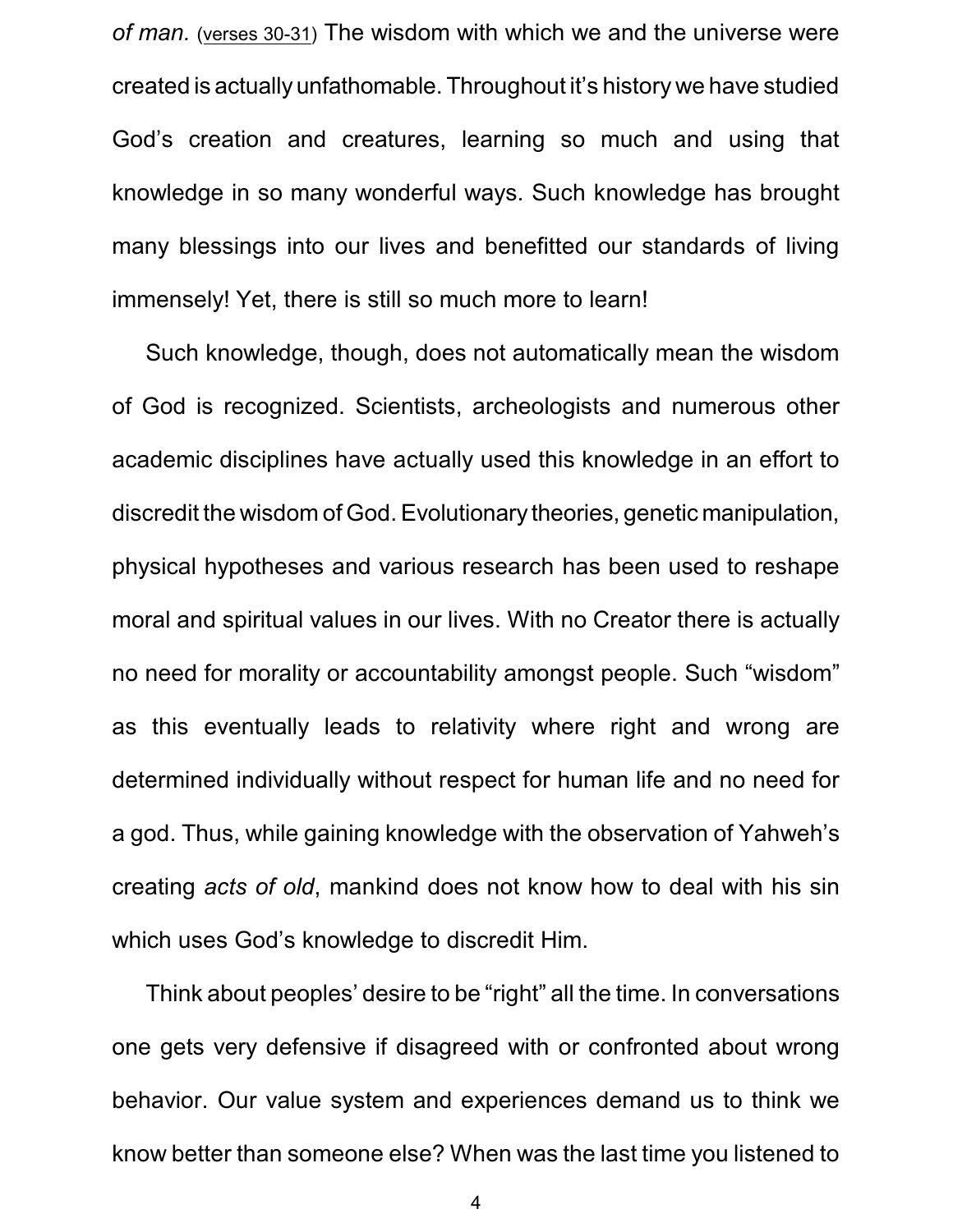a couple share their experiences from a trip or vacation, only to listen to them correct each other about minute details of the trip that really added nothing to sharing the experience? Who cares? Apparently we do because we have to be right. It is that which fuels the need for selfjustification when we mess up as well.

Proverbs 9:10 says: *The fear of the LORD is the beginning of wisdom, and the knowledge of the Holy One is insight.* Notice *the beginning of wisdom* is *the fear of the LORD* (i.e. faith). If trust in Yahweh is not the starting point of your knowledge then your wisdom with be all messed up. This is evident in the first temptation of history recorded in Genesis chapter three. The devil's lie to Eve was *you will be like God.* Then, *when the woman saw . . . that the tree was to be desired to make one wise, she took of its fruit and ate, and she also gave some to her husband who was with her, and he ate.* (cf. Genesis 3:5-6) From that point on their knowledge was used improperly as their guilt over disobedience to Yahweh clouded over their wisdom. With their new "knowledge" they thought it wise to separate themselves from God and from each other, no longer living in *the fear of the LORD*. They lost being right all the time in the original righteousness with which God created them, yet continued striving to justify themselves in their sinfulness.

*The fear of the LORD*—faith in Yahweh—is very important as *the beginning of wisdom* in your life. First, it is the only way you will find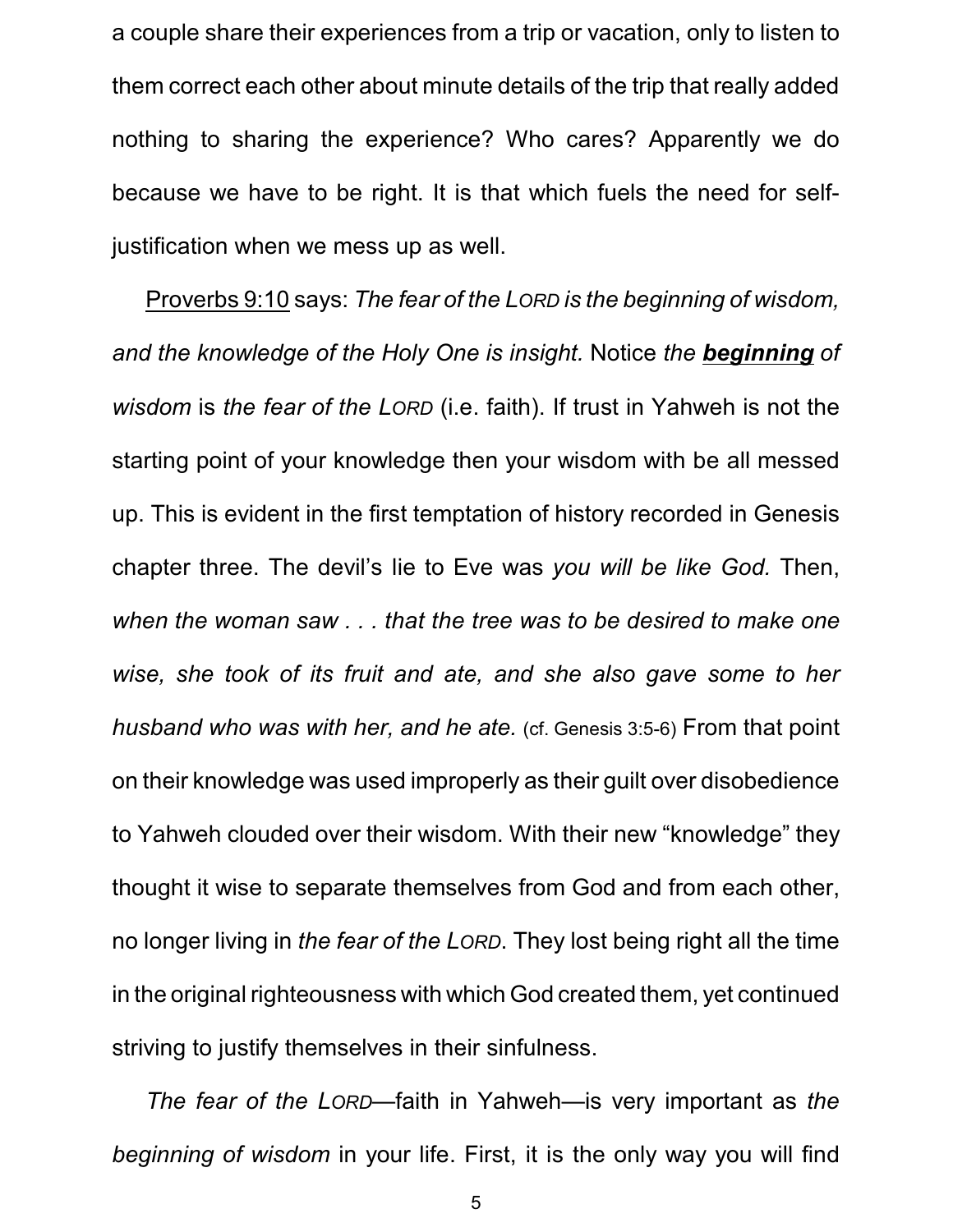peace in the midst of your sin, your unholy living and disobedience to God. The LORD gave you the promise in Genesis 3:15 to send a man, born of a woman, Who would *bruise* the devil's *head*, thus destroying his power over *the children of man* in whom Jesus rejoiced and delighted at creation. In *the fear of the LORD*—faith in Yahweh—you have *the knowledge of the Holy One* (i.e. Jesus) and gain *insight* into God's grace, steadfast love and forgiveness of sins as you repent and trust in that which you confess in the Nicene Creed: Jesus "was crucified also for us under Pontius Pilate. He suffered and was buried. And the third day He rose again according to the Scriptures and ascended into heaven and sits at the right hand of the Father. And He will come again with glory to judge both the living and the dead" (you will be in either one of those two categories).

*The fear of the LORD*—faith in Yahweh—is very important as *the beginning of wisdom* in your life as you also confess the work of the Holy Spirit Whom Jesus has given you: "And I believe in the Holy Spirit, the Lord and giver of life." When we observe life as it is given to us in God's creative *acts of old*, we will not come to conclusions apart from His miraculous working in them **then and now**. His revealed Word will inform our discoveries while always remembering that He is God and we are His creatures. We will also marvel over His wisdom reflected in His creation as we desire to learn more about both He and His creation.